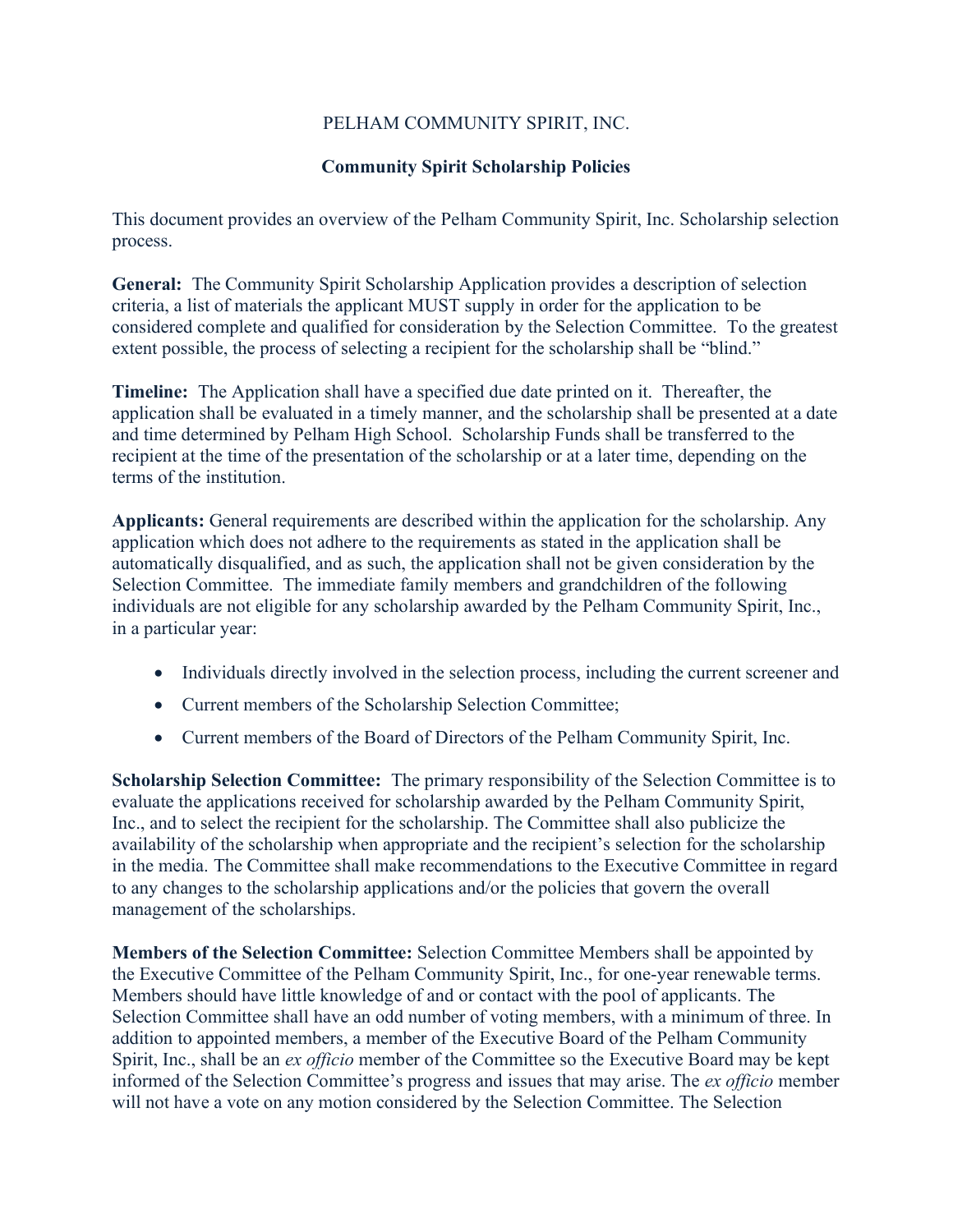Committee shall elect a Chair person who shall coordinate the Selection Committee meetings and the work of the Committee. The Committee shall meet as often as necessary to accomplish their tasks and goals. The Selection Committee's choice of recipient for the scholarship shall not be subject to approval by the Executive Committee or the full Board of Directors of the Pelham Community Spirit, Inc.

**Screeners:** The screener shall be designated by the Executive Committee of the Pelham Community Spirit, Inc., and shall not be deemed a member of the Selection Committee.

**Applications:** Applications for scholarships shall be made available on the Pelham Community Spirit, Inc. website; through the college and career counseling department at PHS; or a Pelham High School student can log into their Naviance Account. At appropriate times, scholarships should be publicized in the local media. At a minimum, notices should appear when the applications become available and again approximately one month before an application's due date.

## **Review Process:**

Receipt of applications: The screener shall receive applications from a person who has access to the Pelham Community Spirit, Inc. P0 box. The screener shall then confirm receipt of each application by notifying the applicant by email. The screener shall copy the applications by scanning to a digital format, preferably PDF, or by making hardcopies, and shall preserve the original pages.

The screener will send copies of the applications to a member of the Committee, either in hardcopy or electronic form. The Committee may choose to receive applications individually as they are processed by the screener or as a batch after the application due date has passed.

Evaluation of applications: After the application's due date has passed, the Selection Committee shall meet as necessary to review and evaluate the applications for the scholarship. The Selection Committee shall determine the process and methods used to select the recipients of the scholarship but, in all cases, shall base its selection on the criteria described in the application for the scholarship. If, for any reason, the Selection Committee needs to contact an applicant during the evaluation process, it shall only do so indirectly through the screener.

Notification of recipients: Recipients will not know that they are awarded the scholarship until the night of the Pelham High School College Awards Night. If the recipient is not present at the awards night, they will be contacted by a member of the PCS Selection Committee within a day of the event.

How funds distributed: Award checks will be written to the winner's academic institution or future academic institution in their name to be applied to their tuition, and in the name of their institution (depending on the school's requirements). If the award is for a qualified educational non-tuition expense, we will work with the winner directly to distribute the award and make sure it goes towards qualified expenses.